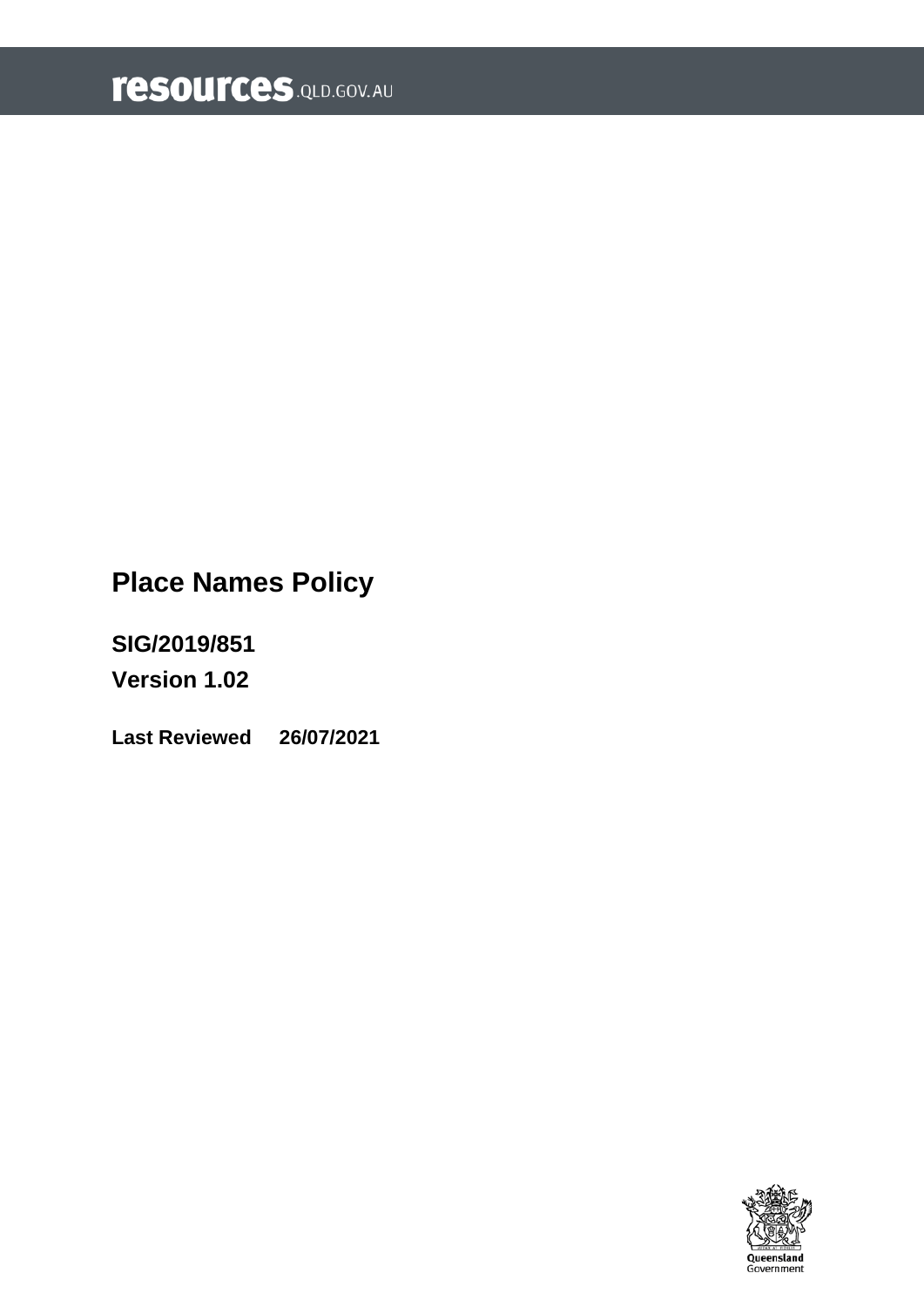This publication has been compiled by State of Queensland for the Department of Resources.

© State of Queensland, 2021

The Queensland Government supports and encourages the dissemination and exchange of its information. The copyright in this publication is licensed under a Creative Commons Attribution 4.0 International (CC BY 4.0) licence.



Under this licence you are free, without having to seek our permission, to use this publication in accordance with the licence terms. You must keep intact the copyright notice and attribute the State of Queensland as the source of the publication.

Note: Some content in this publication may have different licence terms as indicated.

For more information on this licence, visi[t https://creativecommons.org/licenses/by/4.0/.](https://creativecommons.org/licenses/by/4.0/)

The information contained herein is subject to change without notice. The Queensland Government shall not be liable for technical or other errors or omissions contained herein. The reader/user accepts all risks and responsibility for losses, damages, costs and other consequences resulting directly or indirectly from using this information.

#### **Interpreter statement**:

The Queensland Government is committed to providing accessible services to Queenslanders from all culturally and linguistically diverse backgrounds. If you have difficulty in understanding this document, you can contact us within Australia on 13QGOV (13 74 68) and we will arrange an interpreter to effectively communicate the report to you.

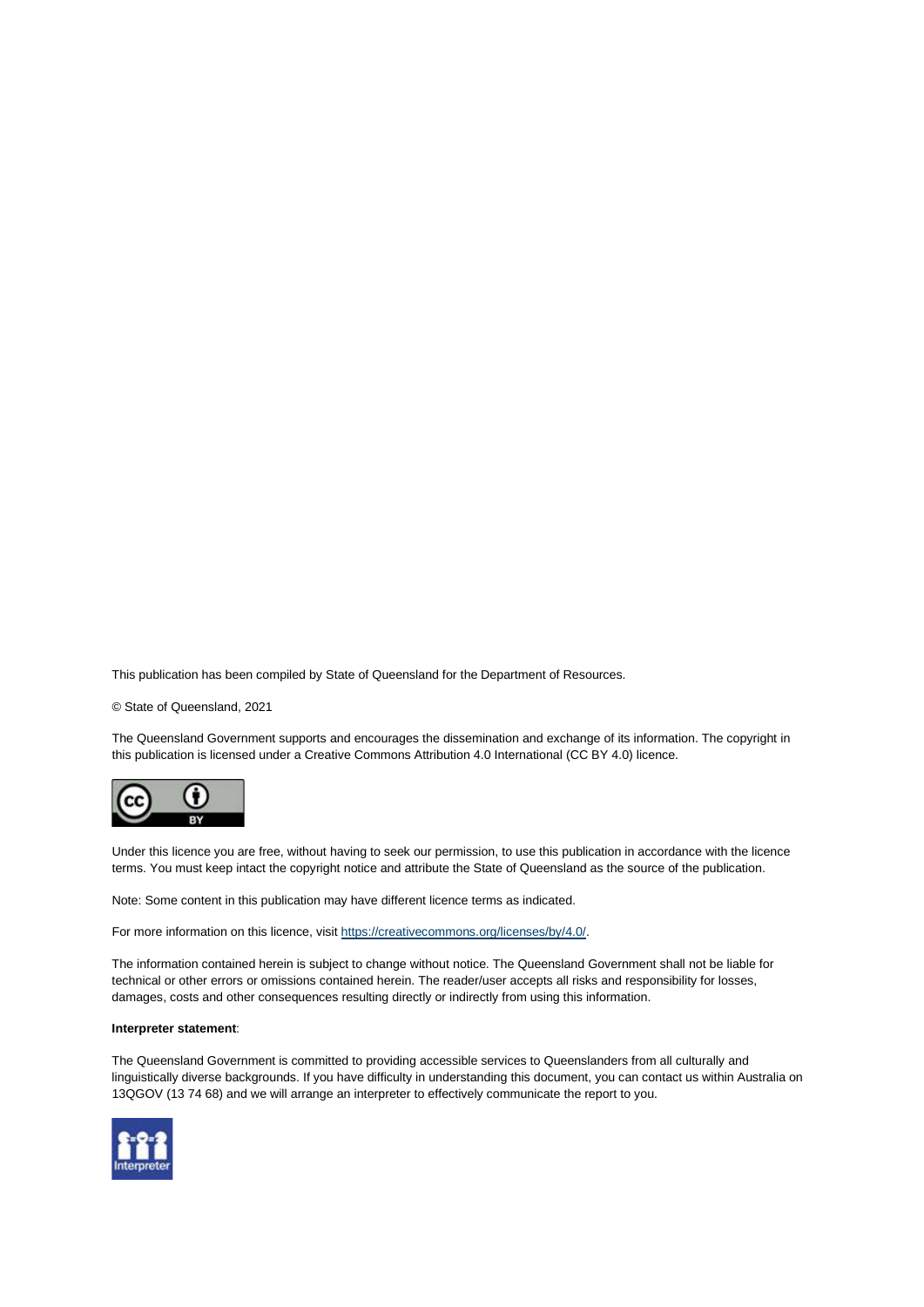## **Version History**

| <b>Version</b> | <b>Date</b> | <b>Comments</b>                                                                                           |
|----------------|-------------|-----------------------------------------------------------------------------------------------------------|
| 1.00           | 03/09/2013  | Establish a framework for decision making and interpretation in administering<br>the Place Names Act 1994 |
| 1.01           | 16/01/2019  | Reformatting to DNRME template.                                                                           |
| 1.02           | 1/07/2021   | Place Names (Chief Executive) delegation updated to 2021. Reformatted to<br>Resources template.           |

## **Approval**

| <b>Position</b>                                      | <b>Name</b> | <b>Date</b>     |
|------------------------------------------------------|-------------|-----------------|
| Deputy Director-General, Service Delivery   Sue Ryan |             | 23 October 2013 |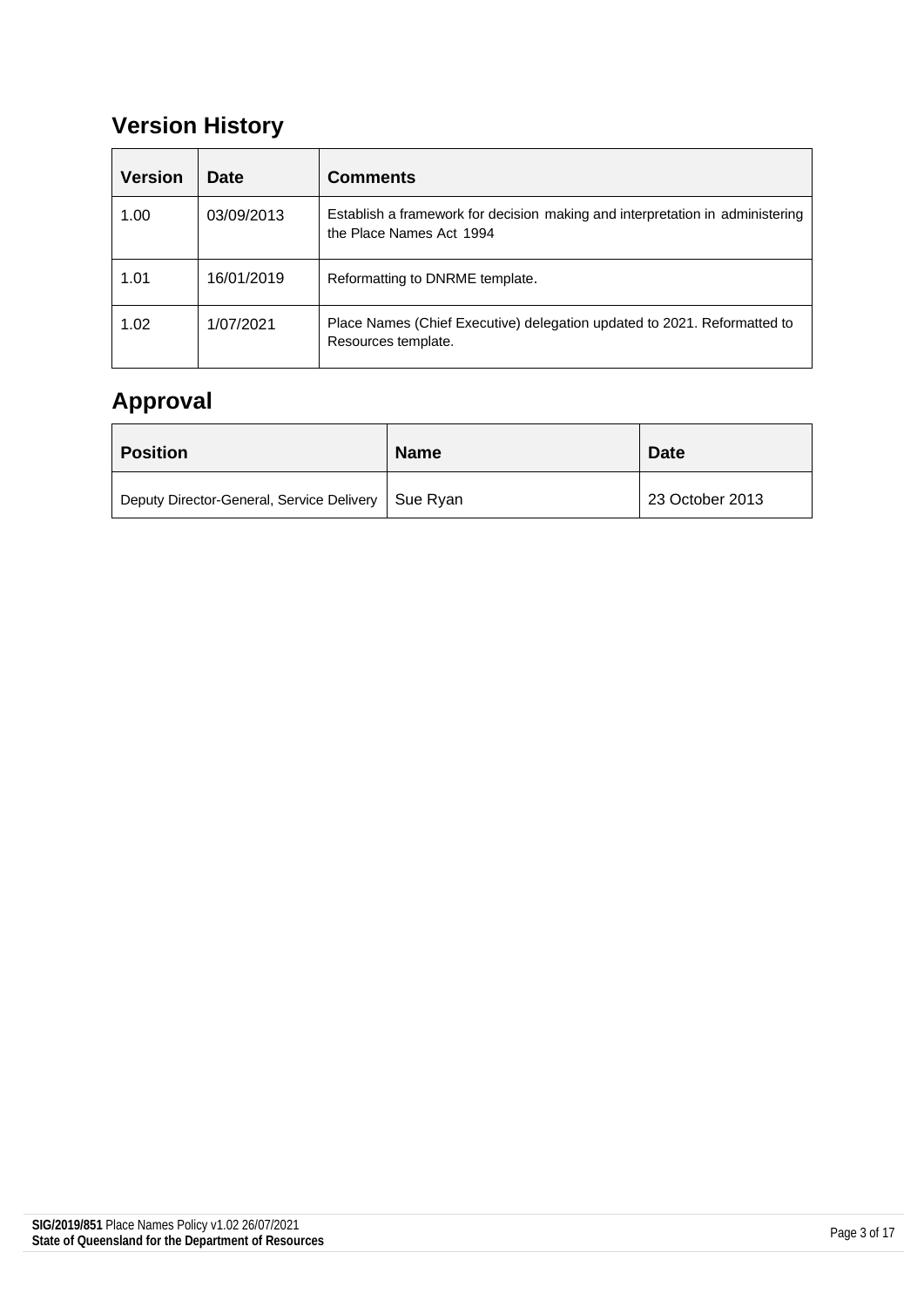#### **Table of contents**

| 1   |       |  |  |  |  |
|-----|-------|--|--|--|--|
| 2   |       |  |  |  |  |
| 3   |       |  |  |  |  |
| 4   |       |  |  |  |  |
| 4.1 |       |  |  |  |  |
| 4.2 |       |  |  |  |  |
| 4.3 |       |  |  |  |  |
| 5   |       |  |  |  |  |
| 6   |       |  |  |  |  |
| 7   |       |  |  |  |  |
| 7.1 |       |  |  |  |  |
| 7.2 |       |  |  |  |  |
| 7.3 |       |  |  |  |  |
|     | 7.3.1 |  |  |  |  |
|     | 7.3.2 |  |  |  |  |
|     | 7.3.3 |  |  |  |  |
| 7.4 |       |  |  |  |  |
|     | 7.4.1 |  |  |  |  |
|     | 7.4.2 |  |  |  |  |
|     | 7.4.3 |  |  |  |  |
| 8   |       |  |  |  |  |
| 9   |       |  |  |  |  |
| 10  |       |  |  |  |  |
|     |       |  |  |  |  |
|     |       |  |  |  |  |
|     |       |  |  |  |  |
| 11  |       |  |  |  |  |
|     |       |  |  |  |  |
|     |       |  |  |  |  |
|     |       |  |  |  |  |
| 12  |       |  |  |  |  |
| 13  |       |  |  |  |  |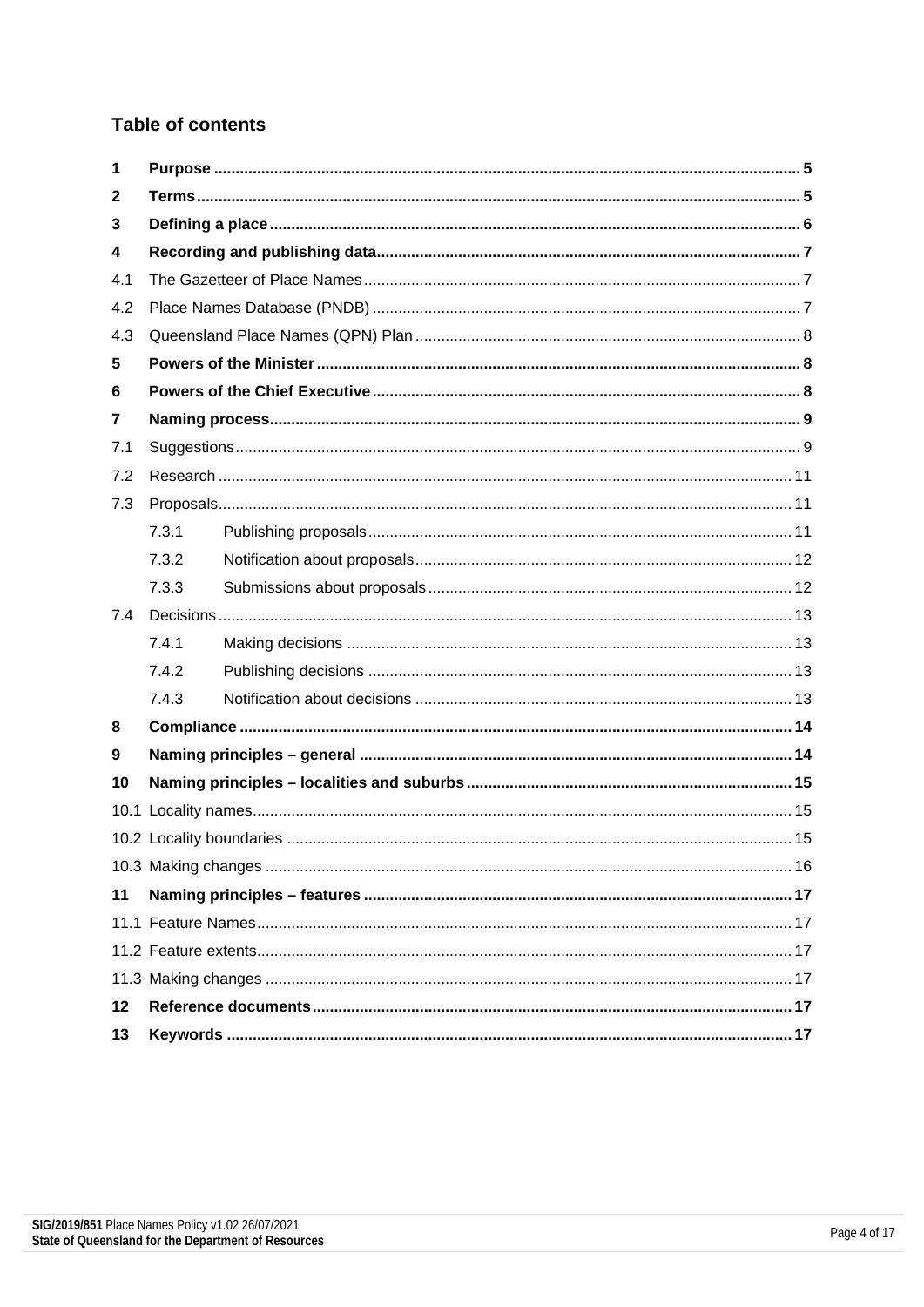### <span id="page-4-0"></span>**1 Purpose**

The purpose of this policy is to establish a framework for decision making and consistent interpretation in relation to administration of the *Place Names Act 1994*, as well as offering guidance on general matters of place naming as they relate to the department. It must be recognised that place naming policy and legislation has evolved over a number of years and statements in this policy are not generally intended to be applied retrospectively. The extent to which these policies are applied to existing place names is a matter that should be addressed on a case by case basis.

### <span id="page-4-1"></span>**2 Terms**

Unless otherwise specified, the following definitions apply to terms used within this document.

**Act** means the Queensland *Place Names Act 1994.*

**Affected property** means a property which would be assigned a different location address as the result of a locality name or boundary change.

**Affected person** means an occupant or owner of an affected property.

**Alternate name** means the name recorded in the gazetteer as an alternative name for a place.

**Approved name** means the name recorded in the Gazetteer as the current name of the place.

**CGNA** means the Committee for Geographical Names of Australasia.

**Chief executive** means the Director General of the department. (Chief executive may also mean the chief executive's delegate where delegation powers exist).

**Confluence** means the junction between two watercourse features or a watercourse and a large water body.

**Department** means the government entity, as defined under the *Public Service Act 2008,*  carrying out the function of administering the Act.

**Dual name** means a place name consisting of two names of differing origin separated by a solidus.

**Eponymous** means named after a person or group of persons.

**Gazetteer** has the same meaning as in the Act.

**Historical name** means a name previously known as the name of the place. It is recorded in the PNDB but not in the Gazetteer.

**Locality** (which states or implies a bounded locality) means an area with defined boundaries; providing the official locality name for addressing purposes.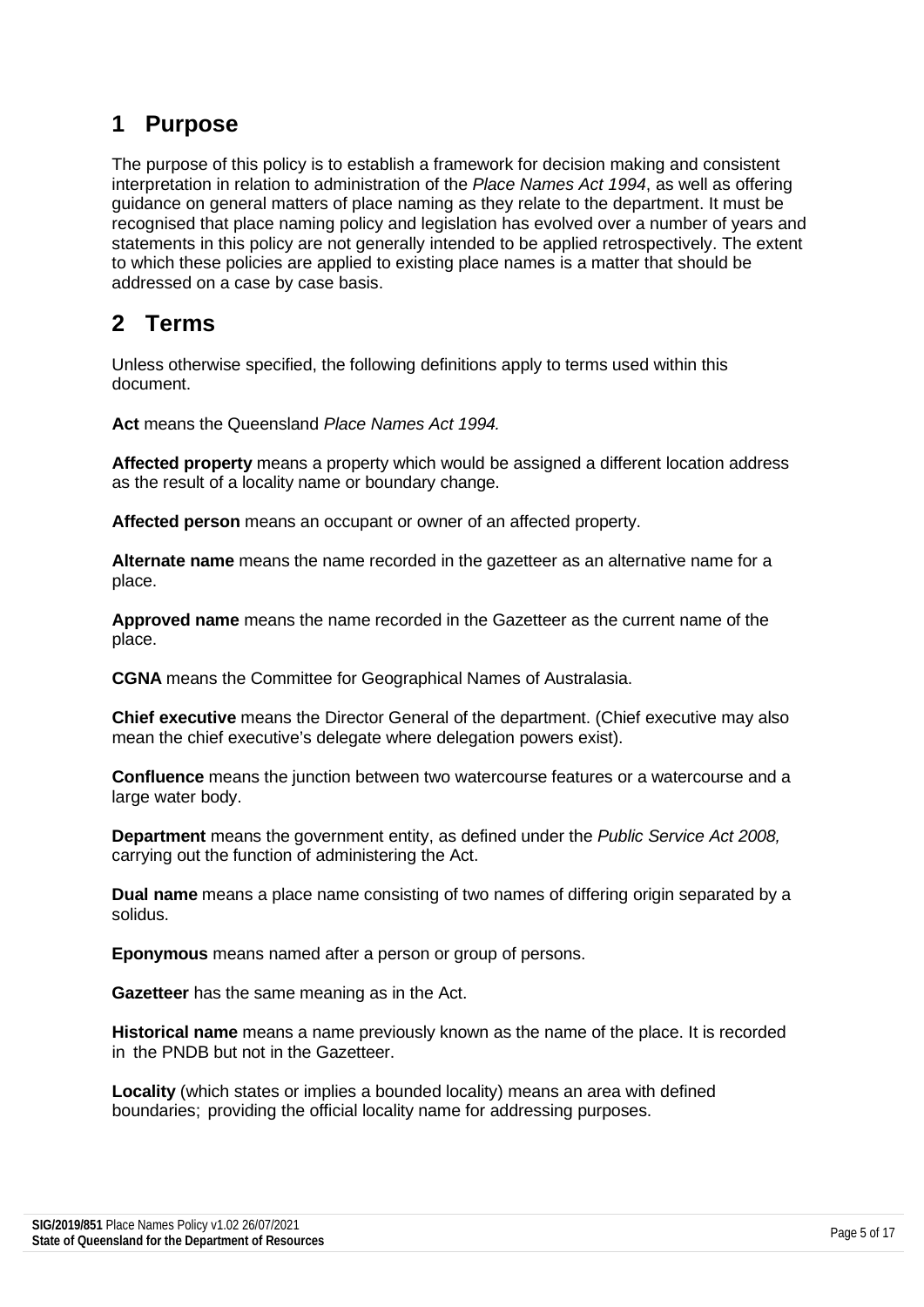**Location address** is an address given to a physical feature or location. On some forms and databases it may be referred to as a property address, residential address, or business address.

**May** indicates an option.

**Minister** means the Minister for the department administering the Act. (Minister may also mean the Minister's delegate where delegation powers exist).

**PNDB** means the Place Names Database maintained by the department and which contains the Gazetteer.

**Postal address** is an address used for mail delivery. On some forms and databases it may be referred to as a service address or delivery address.

**Proposal** means the Ministers proposal in accordance with section 8 of the Act.

**Regulation** means the *Place Names Regulation 2005*.

**Shall** indicates a statement is mandatory.

**Should** indicates a recommendation or highly desirable outcome.

**Stakeholder** means any organisation identified as having an interest in the action.

**Submission** means written comments about the proposal submitted in response to section 9 of the Act.

**Suburb**, in the application of this policy, has the same meaning as 'locality'.

**Suggestion** means documentation provided to the department or the Minister suggesting certain action in accordance with the Act.

**Unapproved name** means a current name that is not an approved name. It is recorded in the PNDB but not in the Gazetteer.

### <span id="page-5-0"></span>**3 Defining a place**

The Act defines a place as 'an area or geographical feature (whether natural or artificial)' however the following types of places are excluded under the Act, named by other naming authorities, or for other reasons will not be named under naming procedures described in the Act.

- Roads, busways, bridges, cattle grids, culverts, ferries, fords, railway crossings, car parks, tunnels, or viaducts.
- Cuttings (as part of a road).
- Canals and open drains, except where they connect parts of a predominantly natural watercourse.
- Buildings or similar structures (this includes establishments like schools and hospitals).
- Dam walls or similar structures.
- Local government areas, or divisions/wards of local government areas.
- Electoral districts.
- Marine Parks, Forest Reserves, any type of National Park, Conservation Parks, Resources Reserves, Nature Refuges, Coordinated Conservation Areas, Wilderness Areas, World Heritage Management Areas, or International Agreement Areas.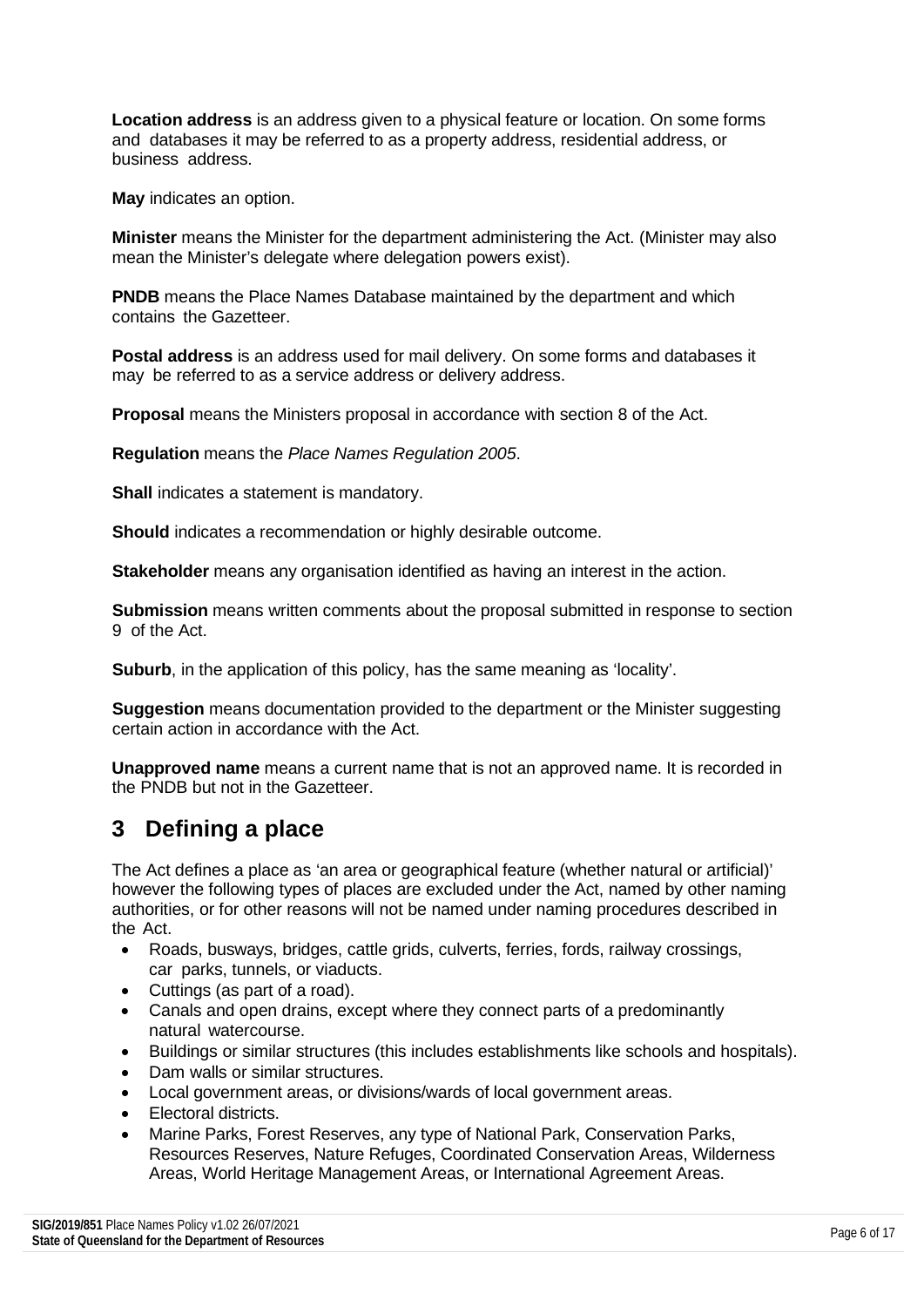- Maritime, navigation, coastal, hydrographic or oceanographic features external to Queensland waters.
- Undersea features located within the Great Barrier Reef Marine Park.
- Tourist regions, business districts, pastoral districts, agricultural regions, irrigation regions or similar.
- Unbounded localities.
- Airports, airfields, landing strips, runways, heliports, helipads or similar.
- Sports fields/grounds, courts, racing tracks, raceways or similar.
- Timber reserves, State forests, municipal parks/reserves or similar.
- Industrial estates, residential estates, business parks or similar.
- Statues, monuments or commemorative plaques.
- Survey marks, trigonometric stations, telecommunication towers, water towers or similar.
- Homesteads or rural properties.
- Mines, mine fields, oil fields or similar.
- Boat ramps, jetties, marinas, ports, pontoons or similar (but not harbours).
- Bathing reserves.

### <span id="page-6-0"></span>**4 Recording and publishing data**

#### <span id="page-6-1"></span>**4.1 The Gazetteer of Place Names**

The Gazetteer of Place Names (the Gazetteer) is a record of approved names recognised under the Place Names Act 1994.

The Gazetteer is kept within the Place Names Database (PNDB) and consists of any records in the PNDB attributed as both "approved' and "current".

The Gazetteer is updated as soon as possible after the Minister makes a decision and as new supporting information about names becomes available.

The requirement for the Gazetteer to be available for inspection during business hours is met by providing ready access to the gazetteer data via electronic media.

#### <span id="page-6-2"></span>**4.2 Place Names Database (PNDB)**

The PNDB supports the management of Queensland place names. It contains:

- the gazetteer of place names (approved and current records).
- names of some points of interest (unapproved and current records).
- historical names (non-current records).
- alternate names (either gazetted as alternate names or as unofficial names and spellings).

The PNDB records the following attributes:

- the unique reference number for each record.
- the place name.
- any alternate names for the place.
- links to previous records for that place (e.g. where there have been name or boundary changes).
- a code representative of the type of place (note: the same code may be used for more than one type of place however those places should be similar).
- the location of the place as a coordinate of latitude and longitude; a point (positioned at the confluence for linear places such as creeks).
- the status of the place name as approved or unapproved.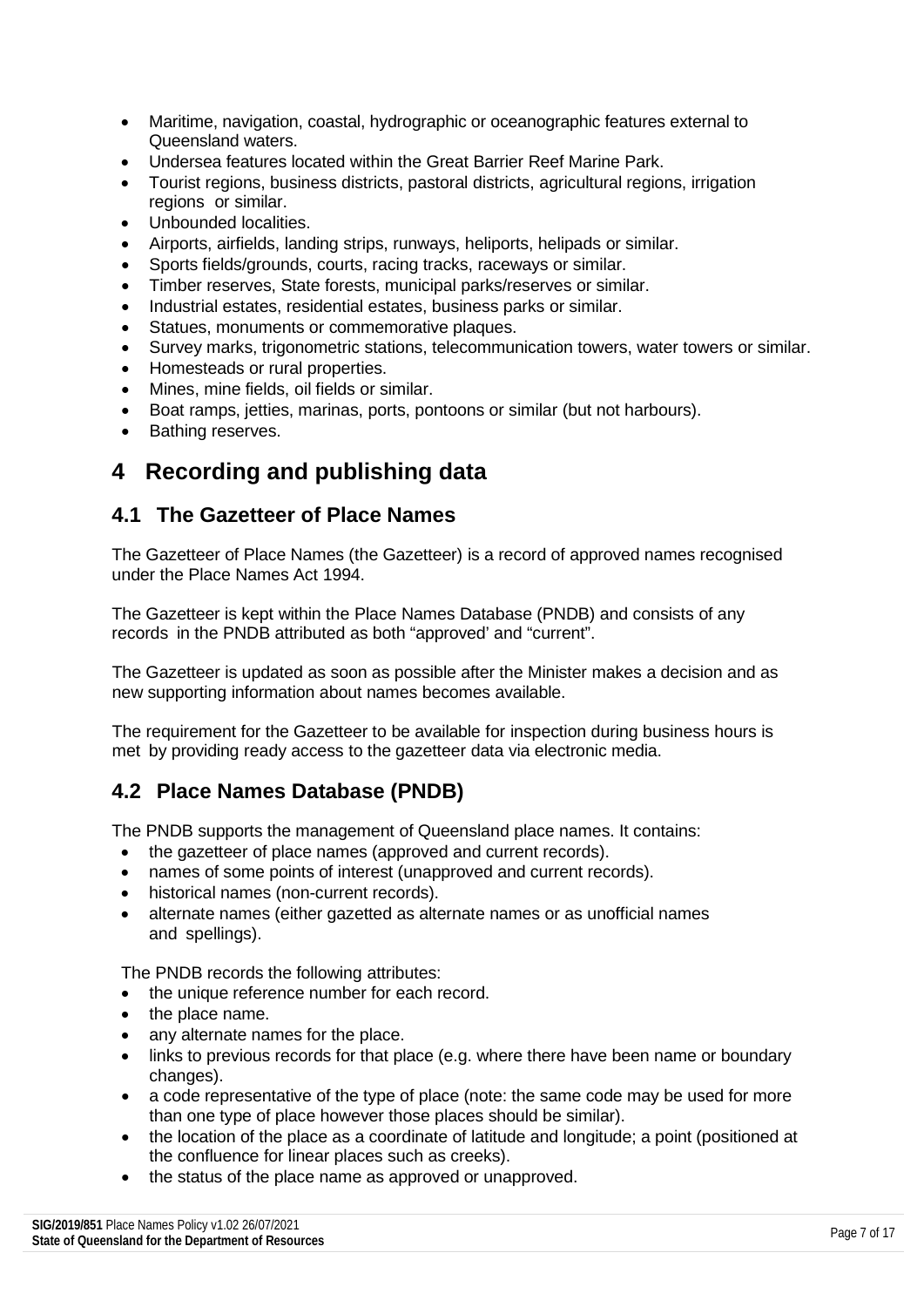- the status of the place name as current or not current.
- the date and page number of the gazette notice about the naming of the place.
- the Queensland Place Names (QPN) plan number.
- supporting information such as any comments, history or origin information about the place name.

Direct access to the PNDB is by authorised staff only.

A copy of the PNDB data may be available for searching by the public via electronic media.

The department will maintain a glossary of terms including feature types, feature definitions and codes used in the PNDB.

#### <span id="page-7-0"></span>**4.3 Queensland Place Names (QPN) Plan**

The QPN plan is the official departmental plan showing the location and where possible, the extent of the place to which the name applies.

### <span id="page-7-1"></span>**5 Powers of the Minister**

Under section 7 of the Act:

- Giving a name to a place includes defining the boundary of the place.
- Changing the approved name of a place includes changing the defined boundary of a place.
- Boundaries of places may be considered defined when they are:
	- described in a gazette notice, and/or
	- shown on a plan referenced in the gazette notice.

The Minister's powers in the Act are delegated under section 392(1) of the *Land Act 1994.*

#### <span id="page-7-2"></span>**6 Powers of the Chief Executive**

The Chief Executive omits a name from the gazetteer by changing its status in the place names database to "not current".

The chief executive may record names of excluded places in the gazetteer if the department has an agreement with the relevant naming authority to name according to acceptable principles and supply regular updates of those names.

The Chief Executive's powers in the Act are delegated under section 20 of the Act, in accordance with the *Place Names (Chief Executive) Delegation (No1) 2021*.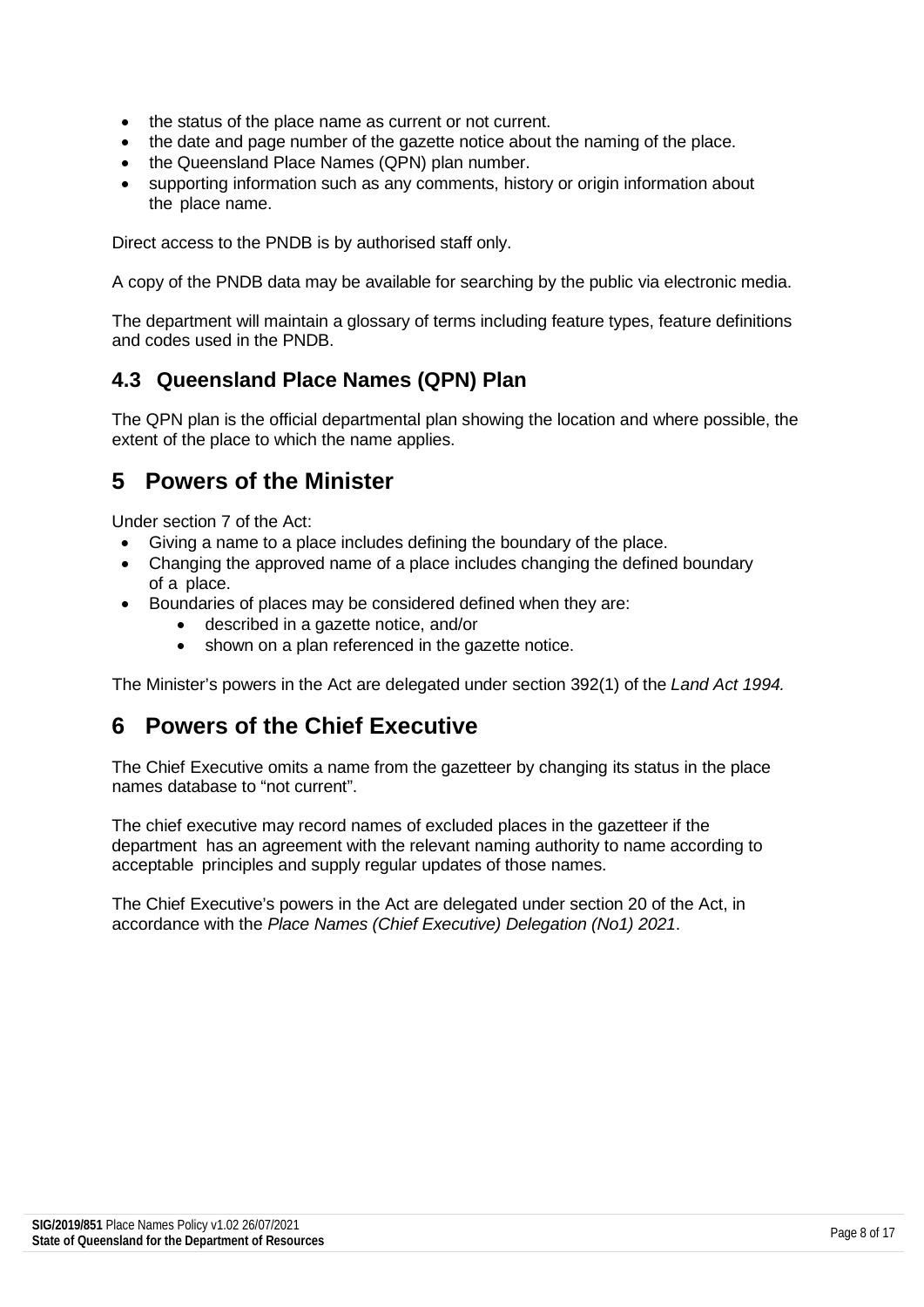### <span id="page-8-0"></span>**7 Naming process**

The Minister shall develop a proposal before making a decision.

The Minister shall publish proposal notices and invite submissions on proposals, unless publication of a proposal notice is not required due to reasons under section 10 of the Act.

All decisions shall be published.

The department supports administration of the Act by investigating naming issues on behalf of the Minister and presenting recommendations for developing proposals and making decisions.

The department recognises the value of local knowledge and community input, and provides avenues for individuals and organisations to make suggestions to the department about place naming.

#### <span id="page-8-1"></span>**7.1 Suggestions**

The department will consider naming suggestions and may recommend that the Minister develop a proposal relating to a suggestion.

The Minister may decide to make a proposal that is similar or identical to a suggestion; however a proposal is a distinctly separate regulatory process and is not an expected outcome for all suggestions.

The department will provide contact details and guidelines to assist any individual or organisation wishing to make a suggestion about a place name.

The action of making a suggestion does not confer rights on the person making the suggestion and departmental decisions made in relation to suggestions are not subject to any form of review or appeal under the Act.

Making a suggestion does not exclude an individual or organisation from making a submission on any proposal.

Suggestions and information about individuals or organisations making suggestions will be handled in accordance with the department's obligations under the *Information Privacy Act 2009.*

A suggestion may be about:

- Giving an approved name to a place.
- Changing the approved name of a place.
- Discontinuing the use of the approved name of a place.
- Changing the boundary relating to an approved place name.

The department will not consider suggestions that are:

- Made verbally; suggestions shall be in writing.
- Made anonymously.
- Missing required information.
- In honour of living persons.
- Racially offensive or derogatory to a group or class of persons. Consideration may be given where such a name is already in use and widely recognised.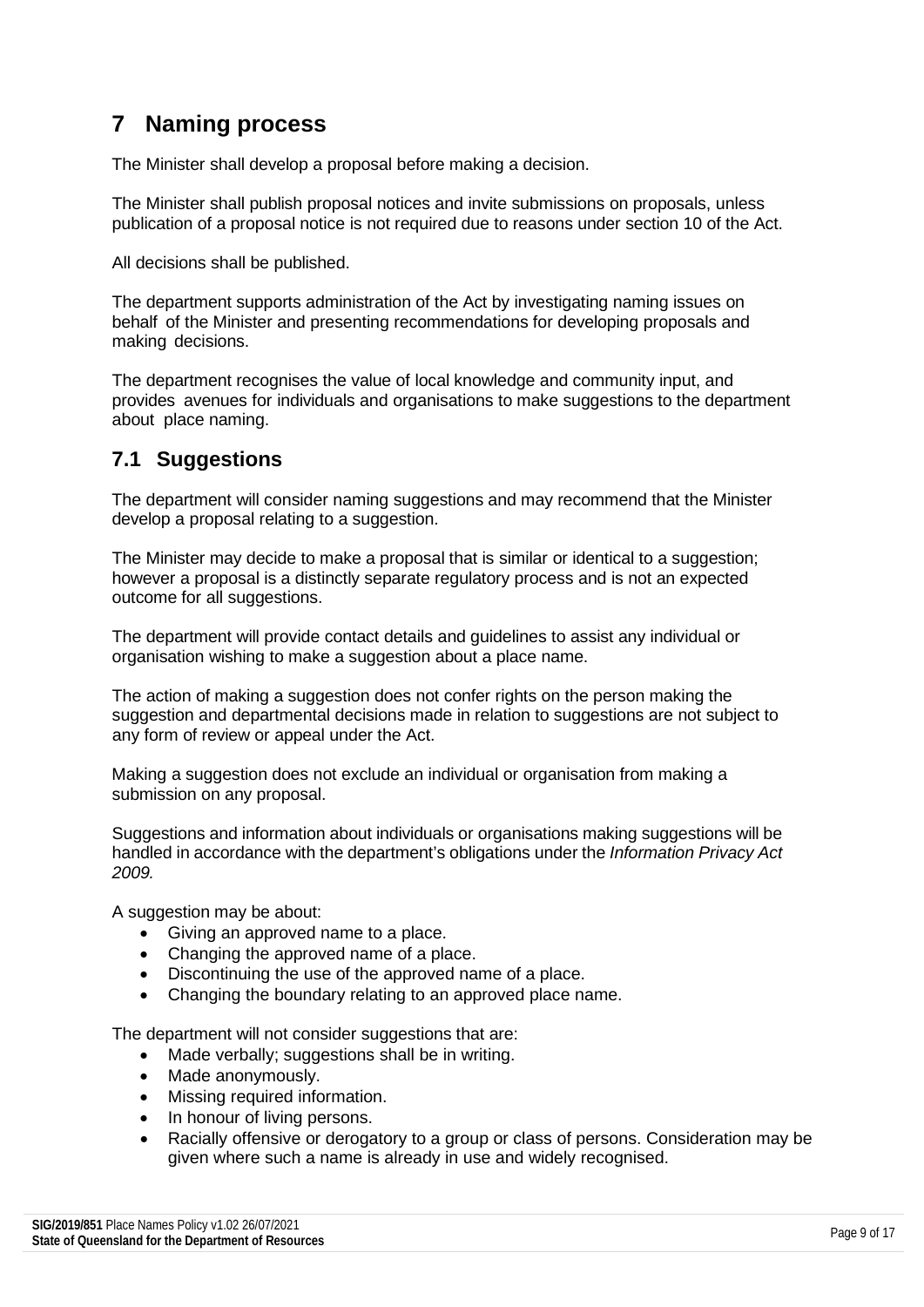- About a large-scale amendment of existing place names such as names that no longer meet general community standards of appropriateness e.g. all creeks named 'Blackfellows Creek' or all the islands within the 'Torres Strait'.
- About alternative or dual naming of bounded localities/suburbs.
- About unbounded localities, districts, tourist, administrative or economic regions with defined or undefined boundaries.
- About any of the types of places identified in the section, Defining a place.
- The same or substantially similar to a suggestion that has been considered or a proposal that has been developed within the previous five (5) years.

#### Required information

Suggestions about bounded locality/suburb names or boundaries:

- Shall include the name and address of the individual/organisation making the suggestion.
- Shall include details of the nature of the suggestion including whether it is about changing a name or changing a boundary.
- Shall include a reason for the suggestion which explains why the current situation should be changed.
- Shall include a map, diagram or text describing the location and extent of the suggested change.
- If about a new name, shall include information about the history/origin of the name, including references, sufficient for DNRME to consider the suitability of the name.
- Shall include a letter of support from the relevant local government which includes acknowledgment that it may need to reallocate location addresses and notify affected persons.
- Shall include documentation showing widespread support from affected persons, including acknowledgement that they may need to change all their location and postal address details.

Suggestions about geographic feature names:

- Shall include the name and address of the individual/organisation making the suggestion.
- Shall include details of the nature of the suggestion including whether it is about giving a name, changing a name, or discontinuing a name.
- Shall include a reason for the suggestion which explains why the current situation should be changed.
- Shall include a map, diagram, or text describing the location of the feature.
- If about a new name, shall include information about the history/origin of the name, including references, sufficient for DNRME to consider the suitability of the name.
- Shall include a letter of support from the relevant local government.

In addition to information required above, suggestions about names that honour a deceased person or family:

- Shall include a brief biography of the person or family containing:
	- o Full names, including parents and children if known.
	- o Dates of any relevant births, deaths or marriages.
	- $\circ$  Information about their life, including the general nature of their occupation and education.
	- o Details of any civil and community contributions made by the person such as membership of community organisations, terms of office and achievements (mere ownership of land is rarely a sufficient reason to name a place after a person).
	- o Details of any honours or decorations received by the person.
- Should include consent from family or descendants.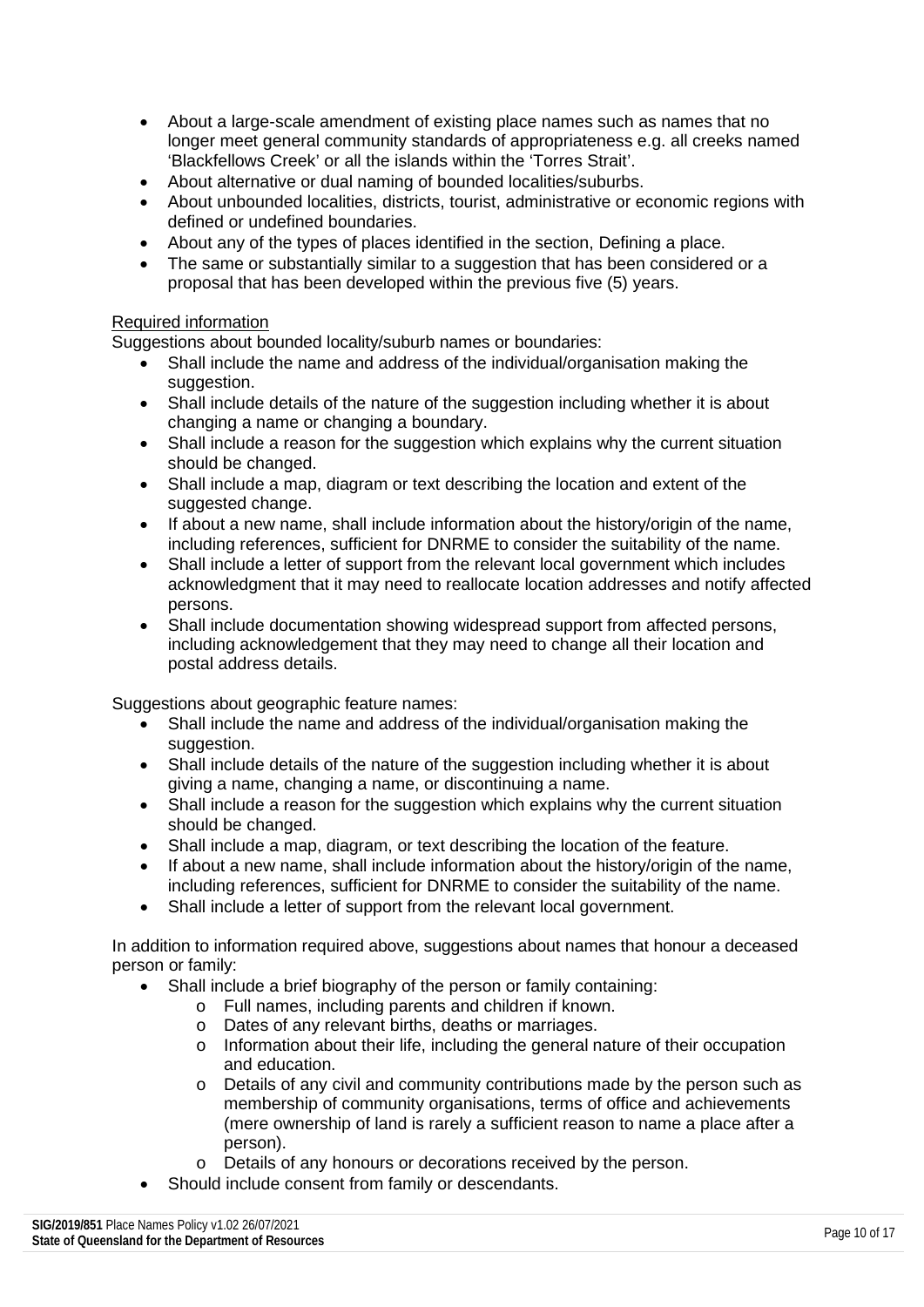• Should include any other information of historical interest in support of the suggestion.

Suggestions that do not contain the required information may be returned with a request for further information.

There is no set timeframe within which the department will assess suggestions and the department may develop a schedule of dates for considering suggestions.

### <span id="page-10-0"></span>**7.2 Research**

Research may be undertaken in response to suggestions or to issues identified within the department, to determine whether or not to develop proposal recommendations for the Minister. The act of undertaking this research, including making enquiries, will not necessarily result in development of a proposal.

When considering suggestions or internally identified issues, the department will consider:

- The place naming issues in section 6 of the Act and any relevant statements in this policy.
- The value of the action to the community and other stakeholders, including the demonstrated need for an action, and the public good that is likely to be derived from the action.
- The likely impact of the action on the community and other stakeholders.
- If the suggestion is about a locality/suburb, whether there are any anomalies with road and address data in the area, as these should be dealt with in the first instance.

To assist with its research the department may make enquiries of certain individuals and organisations. The department may request responses be directed to a certain staff member, via certain methods, by a set date.

Comments and information about individuals or organisations making comment in response to enquiries:

- will be handled in accordance with the department's obligations under the *Information Privacy Act 2009.*
- may be considered by the Minister when developing a proposal and making any subsequent decisions.

#### <span id="page-10-1"></span>**7.3 Proposals**

#### <span id="page-10-2"></span>**7.3.1 Publishing proposals**

The Minister shall publish a proposal notice before making a decision, unless the Minister decides that publication is not justified.

Justifications for not publishing proposal notices are:

- The action is of a minor technical nature, or
- The action is unlikely to generate significant community interest, or
- The action otherwise meets the requirements for dispensing with publications in section 10 of the Act.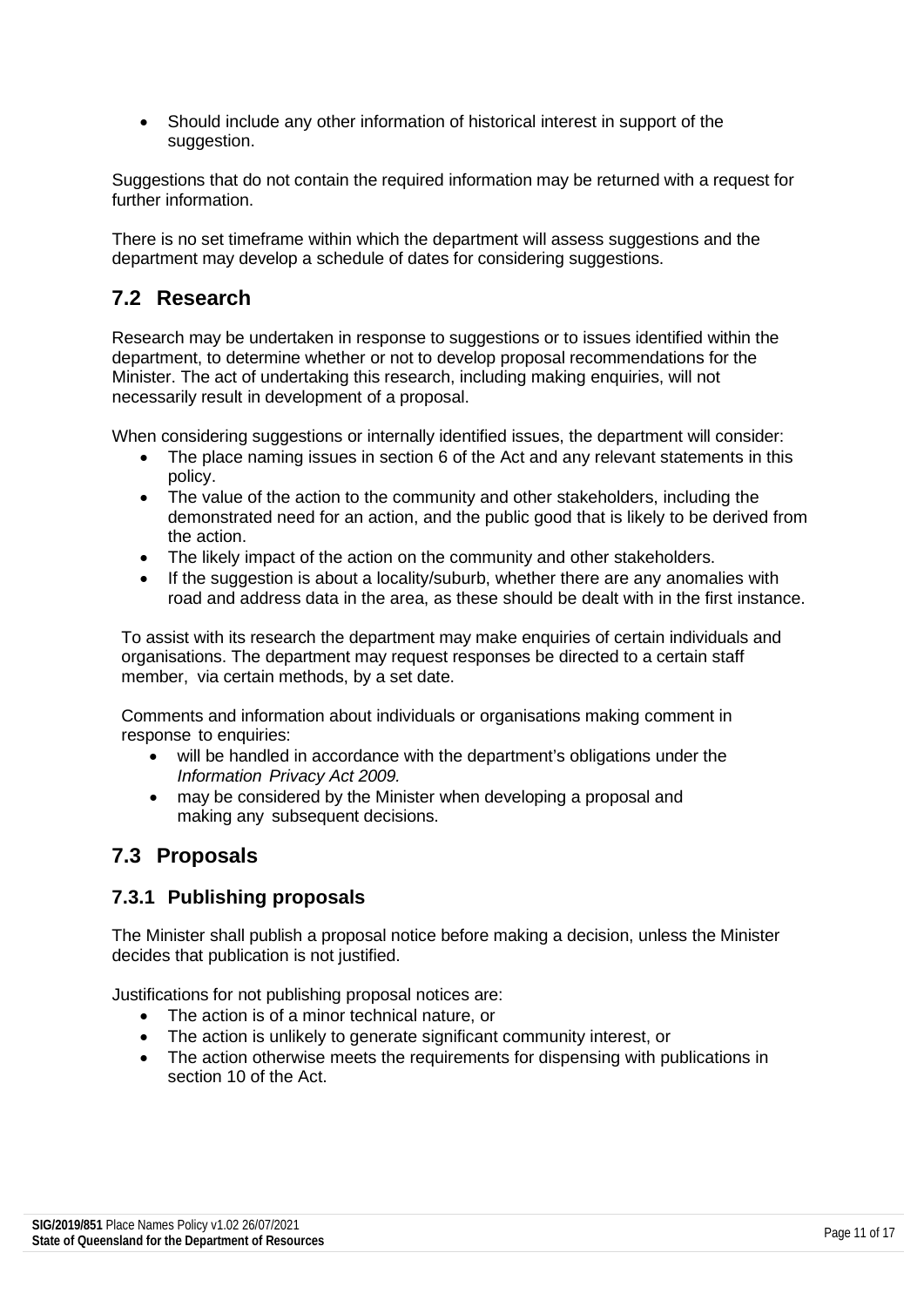Proposal notices that are to be published:

- Shall be published in the Queensland Government Gazette.
- Shall be published in at least one newspaper circulating generally in the area of the place to which the proposal relates.
- May be published via electronic media.
- Shall describe the place to which the proposal relates. This may be done by a brief description in the text of the notice or reference to a plan.
- Shall invite written submissions about the proposal, including an address where submissions are to be sent and a date by which submissions are to be received by the department (the closing date).
- May include advice that submissions may be published.

#### <span id="page-11-0"></span>**7.3.2 Notification about proposals**

Where a proposal is for the alteration of a locality boundary or changing the name of a locality, the department may work with the relevant local authority to attempt to notify affected persons.

The Executive Director will determine the most appropriate method to notify affected persons.

Notifications will:

- provide direction to a published proposal notice, and/or
- invite written submissions about the proposal, including an address where submissions are to be sent, a date by which submissions are to be received by the department (closing date), and may include advice that submissions may be published.

Notification about the proposal will be given prior to or as soon as possible after publication of the proposal, but no later than one month prior to the date by which submissions are to be made.

Notification about proposals may also be given to identified stakeholders.

#### <span id="page-11-1"></span>**7.3.3 Submissions about proposals**

Submissions shall be in writing.

The address where submissions are to be sent may be a postal, web, email, or location address.

The closing date for submissions shall be a normal working day and be no less than two months from the date of publication of the proposal notice in the *Queensland Government Gazette*.

Neither the department nor the Minister will directly respond to submissions unless further information or discussion is required.

Submissions and information about individuals or organisations making submissions will be handled in accordance with the department's obligations under the *Information Privacy Act 2009.*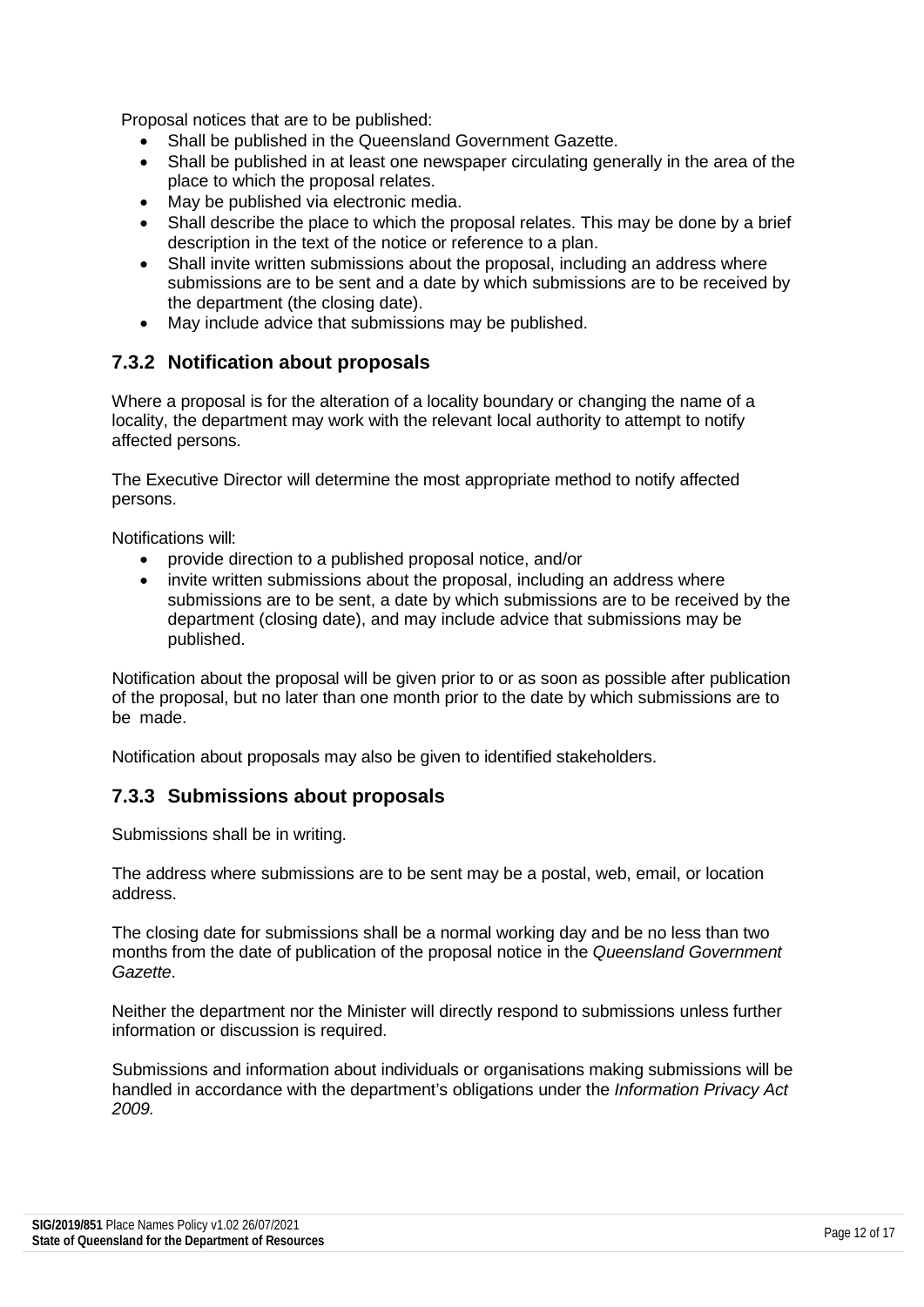### <span id="page-12-0"></span>**7.4 Decisions**

#### <span id="page-12-1"></span>**7.4.1 Making decisions**

The department will prepare decision recommendations for the Minister.

In preparing a recommendation and making a decision about a proposal, the department and the Minister will consider:

- The place naming issues in section 6 of the Act and the naming principles in the sections of this policy, Naming principles – general, Naming principles – localities and suburbs, and Naming principles - features.
- The value of the action to the community and other stakeholders, including the demonstrated need for an action, and the public good that is likely to be derived from the action.
- The impact of the action on the community and other stakeholders.
- Any submissions made about the proposal.
- Any other relevant information, including comments made by stakeholders in response to enquiries made during the department's initial research.

Decisions about a place name should specify the extent to which the name applies.

Unless specified, decisions are effective from the date the Minister makes the decision.

#### <span id="page-12-2"></span>**7.4.2 Publishing decisions**

Decision notices:

- Shall be published in the Queensland Government Gazette.
- Shall be published in at least one newspaper circulating generally in the area of the place to which the proposal relates.
- May be published via electronic media.
- Shall either describe the place to which the decision relates (by a brief description in the text of the notice or reference to a plan), or give reference to the relevant proposal notice.

#### <span id="page-12-3"></span>**7.4.3 Notification about decisions**

Any individuals/organisations who made a submission or who were notified about the proposal should also be notified about the decision.

Where a decision is for the alteration of a locality boundary or changing the name of a locality, the department may work with the relevant local government to attempt to notify affected persons.

The Executive Director will determine the most appropriate method of notification. Notification may be given prior to publication of the decision.

Organisations which may be impacted by place naming decisions are also notified of the decision.

- A register of contact details for such organisations is maintained by the department for the purpose of distributing decision notifications.
- Organisations have been identified during the course of administering place names activities. Any organisation wishing to receive decision notifications can do so by sending a request to the department.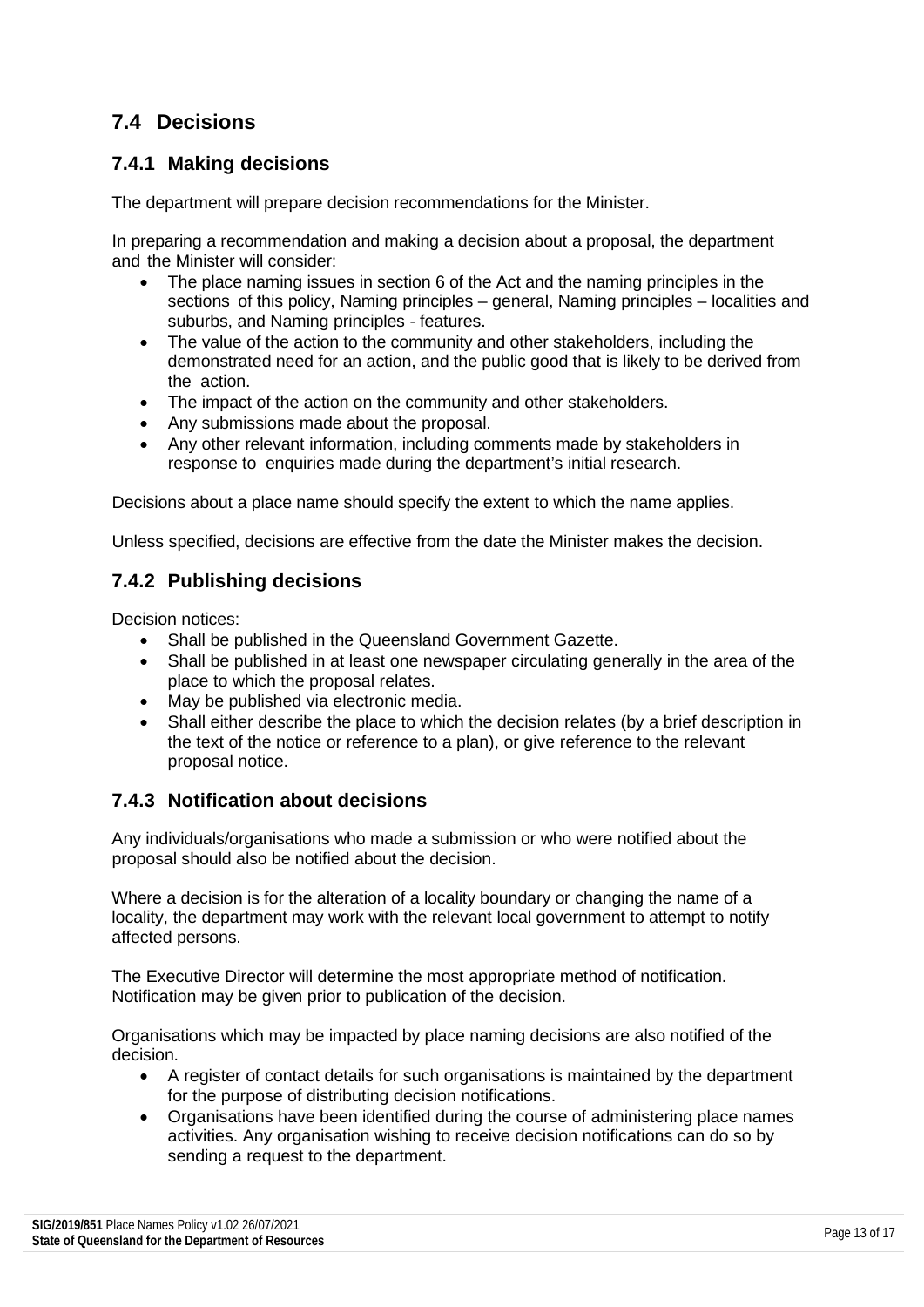### <span id="page-13-0"></span>**8 Compliance**

The department will take reasonable steps to notify persons suspected of not complying with requirements under the Act and offer advice for rectifying the situation.

### <span id="page-13-1"></span>**9 Naming principles – general**

In general, place names:

- Should be easily pronounced and spelt and be easily understood when written or spoken; however in the case of indigenous languages it is accepted that a traditional name which might appear at first to be complex will, over time, become familiar and easy to use within the community.
- Names from Aboriginal or Torres Strait Islander languages should be transcribed as accurately as possible to suggest a pronunciation as close to the Indigenous form as a speaker of Australian English can reasonably attain.
- Should be simple, concise, easily recognisable, and contain no more than 50 characters.
- Shall not be a name that could be construed as advertising or promoting commercial or industrial enterprises.
- Shall have the same spelling as any associated name from which it is derived (e.g. MacRaes Flat, not McRaes Flat, where named after Mrs MacRae).
- Shall not begin with the definite article 'The' unless there are strong historical reasons for doing so.
- May contain qualifying terms such as 'Upper' or 'New', or cardinal indicators; however more distinctive names are preferred.
- If derived from an indigenous source should be local to the area and be endorsed by the local indigenous community.
- Shall not contain Arabic or Roman numerals. Where numbers are used they shall be written in full. For example "Seventeen Seventy".
- Shall not be abbreviated or contain an abbreviation, initial, or acronym (e.g. 'Mount', not 'Mt'). An exception is 'St' for 'Saint' as this is an honorific rather than a generic term.
- Shall not include the possessive apostrophe (e.g. Bethels Green, not Bethel's Green). Apostrophes forming part of an eponymous name may be included in a name (e.g. O'Connor).
- Shall not be a word or acronym protected by State or Commonwealth legislation, without the appropriate Ministerial approval (refer [http://www.comlaw.gov.au/Details/F2004C00025\)](http://www.comlaw.gov.au/Details/F2004C00025).
- Should not be offensive, racist, derogatory or demeaning.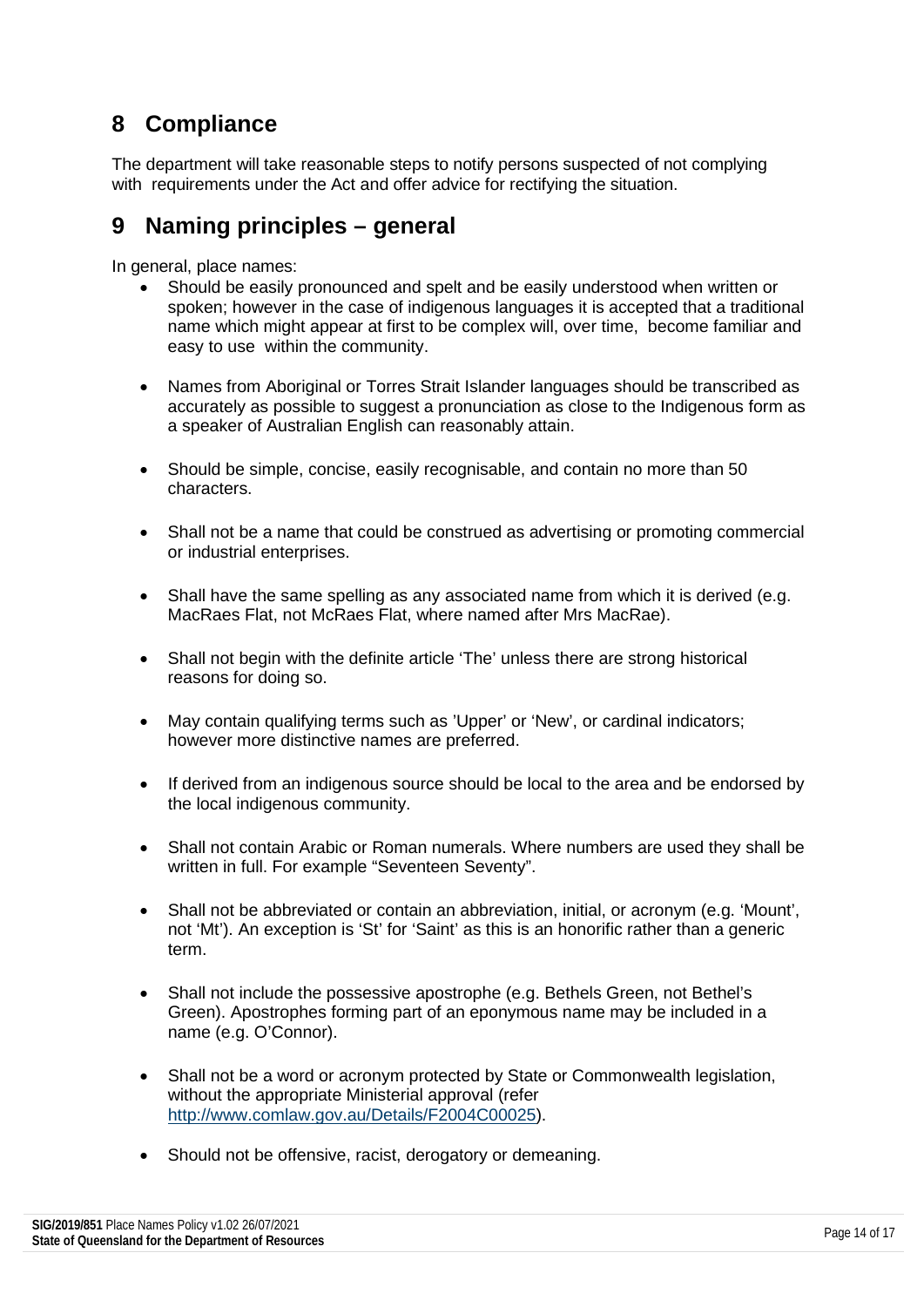• Shall only contain personal names applied posthumously. Where a personal name is to be used, the person commemorated should have contributed significantly to the area where the feature is located. Ownership of land should not in itself be grounds for applying a personal name to a feature.

### <span id="page-14-0"></span>**10 Naming principles – localities and suburbs**

In this section, unless otherwise specified, the term locality means either a bounded locality or a suburb.

Principles in this section shall be considered in addition to the general principles listed in the section, Naming principles – general.

Localities enable unique identification of location addresses and their names and boundaries are to be clear and unambiguous.

Localities provide a single layer of contiguous boundaries across Queensland. To avoid ambiguity and possible confusion for the delivery of emergency and location based services no other levels of administrative boundaries will be named under the Act.

Neighbourhoods, unbounded localities or regions are not permitted to be used in addressing, and are not considered approved locality names for addressing purposes.

#### <span id="page-14-1"></span>**10.1 Locality names**

- Should be short, clear and unambiguous; preferably a single word.
- Shall not be duplicated within the country, inclusive of names reserved under CGNA Reserved Names Policy.
- Should not be similar in spelling or sound (e.g. Wytmont, Whitmont) to any other locality name within the country.
- Shall not be a dual name and shall not have an alternative name.
- Should be the same as the associated town name from which it is derived e.g. the suburb Bargara is derived from the town Bargara.
- Shall only use characters from the standard alphabet. Diacritical marks, special characters, hyphens and full stops shall not be used. Where the name from which the locality name is being derived includes a hyphen, it may be replaced with a space.
- Should avoid the inclusion of qualifying terminology, a cardinal indicator, or a similar prefix or suffix (e.g. Upper, New, East, West). Where such use is unavoidable, the term should only be used as a suffix (E.g. Capalaba West, not West Capalaba).

#### <span id="page-14-2"></span>**10.2 Locality boundaries**

- Will be clearly and unambiguously described on a plan, preferably aligned with cadastral boundaries. Where cadastral alignment is not possible, natural or artificial boundary identifiers should be described in general or on each section of the boundary.
- Shall be contiguous (i.e. no gaps or overlaps).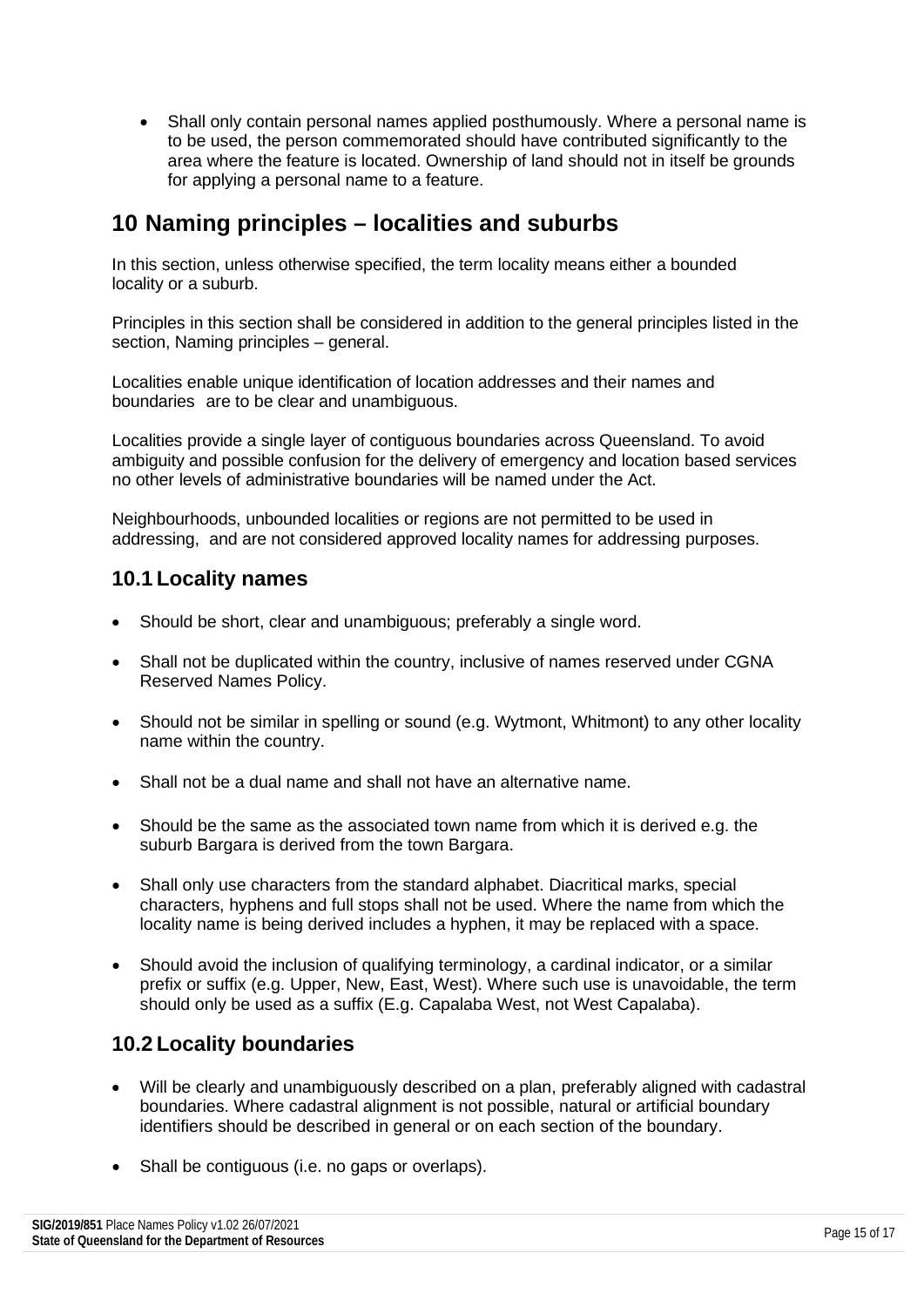- Shall not create an island polygon within another locality e.g. all localities should share a boundary with at least two other localities or at least one other locality and a state or coastal boundary. Some exceptions may need to apply in areas with complex local government boundaries.
- Should follow definite and distinguishable community or physical barriers. These should be immediately apparent and easily identifiable in the field (e.g. breaks in residential development or zoning, open space areas, ridges, creeks, flood plains, major road centrelines, railways, canals or pipelines.)
- Should be positioned to include areas of similar character and similar functional relationships in the same locality wherever possible.
- Should not extend beyond local government, state or territory boundaries. Where this is unavoidable (e.g. for historical reasons or across large areas of ocean), it will be treated as two separate localities.
- Should not segment cadastral land parcels or adjacent properties in common ownership although some exceptions may apply to large areas such as forest, lakes or national parks.
- Should not segment roads into different localities except where it is unavoidable for very long roads. This does not include dividing a road along the centreline where that road has been identified as a distinguishable barrier suitable for a boundary.

#### <span id="page-15-0"></span>**10.3 Making changes**

Locality names and boundaries are intended to be enduring, and should only be changed where there are sound reasons. Long term benefits to the community shall outweigh any private or corporate interests, short term effects, and the impact on the community in making a change.

Where there are anomalies with road or address data in the area these should be dealt with in the first instance, and consideration given to how this may impact the perceived need for a locality change.

Locality boundaries should be amended where a subdivision or resurvey of a land parcel creates a situation contrary to the boundary principles in the section, Locality boundaries.

Boundaries in areas that are subject to urban development should be reviewed regularly and altered where appropriate, preferably in conjunction with any subdivision, amalgamation, or rezoning of properties that occurs in the early stages of a development.

Developers and local governments are encouraged to consider locality names and boundaries during the early planning stages of a new development, particularly where residential areas expand into rural and semi-rural areas creating new communities, or where a development will alter property access.